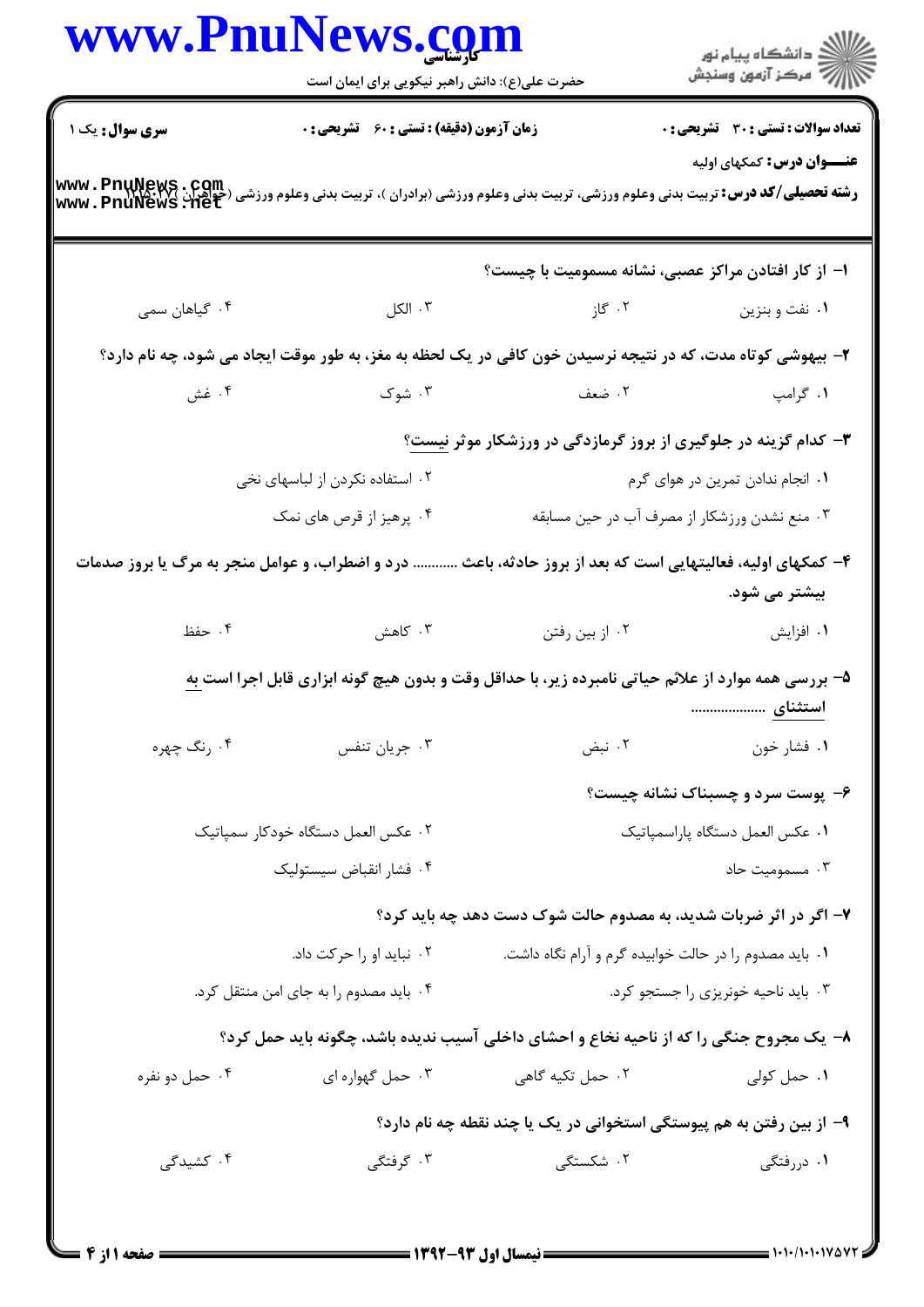|                     | www.PnuNews.com<br>حضرت علی(ع): دانش راهبر نیکویی برای ایمان است                                                                                                 |                                                                                | ر دانشگاه پيام نور<br>دانشگاه پيام نور (     |  |
|---------------------|------------------------------------------------------------------------------------------------------------------------------------------------------------------|--------------------------------------------------------------------------------|----------------------------------------------|--|
| سری سوال: ۱ یک      | <b>زمان آزمون (دقیقه) : تستی : 60 ٪ تشریحی : 0</b>                                                                                                               |                                                                                | <b>تعداد سوالات : تستی : 30 ٪ تشریحی : 0</b> |  |
|                     | <b>رشته تحصیلی/کد درس:</b> تربیت بدنی وعلوم ورزشی، تربیت بدنی وعلوم ورزشی (برادران )، تربیت بدنی وعلوم ورزشی (جواهران Www . PnuNews . Com<br>www . PnuNews . Net |                                                                                | <b>عنـــوان درس:</b> کمکهای اولیه            |  |
|                     |                                                                                                                                                                  |                                                                                | ∙۱− کریپتاسیون چیست؟                         |  |
|                     | ۰۲ تورم اندام آسیب دیده                                                                                                                                          |                                                                                | ٠١ حركت غير عادى اندام آسيب ديده             |  |
|                     | ۰۴ صدای سایش اندام آسیب دیده                                                                                                                                     |                                                                                | ۰۳ تغییر شکل اندام آسیب دیده                 |  |
|                     |                                                                                                                                                                  | 1۱– از کار افتادن مفصل و محدودیت حرکتی در عضو نشانه چیست؟                      |                                              |  |
| ۴. کشیدگی           | ۰۳ گرفتگی                                                                                                                                                        | ۰۲ دررفتگی                                                                     | ۱. شکستگی                                    |  |
|                     |                                                                                                                                                                  | ۱۲– در حالی که آرنج در وضعیت مستقیم است، اگر استخوان بازو بشکند، چه باید کرد؟  |                                              |  |
|                     | ۰۲ باید آن را به پهلوی بیمار بست.                                                                                                                                |                                                                                | ٠١ بايد بازو را مستقيما به سينه بست.         |  |
|                     | ۰۴ باید آن را بانداژ کرد.                                                                                                                                        |                                                                                | ۰۳ باید آن را به گردن آویزان کرد.            |  |
|                     |                                                                                                                                                                  | ۱۳- اختلال در تعادل نمک و آب بدن، در نتیجه تعریق زیاد، باعث چه می شود؟         |                                              |  |
| ۰۴ بیهوشی           | ۰۳ افت فشار خون                                                                                                                                                  | ۰۲ شوک                                                                         | ١. گرفتگى عضله                               |  |
|                     |                                                                                                                                                                  |                                                                                | ۱۴– قطع کامل فعالیتهای تنفسی چه نام دارد؟    |  |
| ۰۴ وقفه قلبی- تنفسی | ۰۳ وقفه قلب <i>ی</i>                                                                                                                                             | ۰۲ وقفه تنفسی                                                                  | ۰۱ نارسائی تنفسی                             |  |
|                     |                                                                                                                                                                  | ۱۵– وقتی چیزی در گلوی کودک مصدوم گیر کرده، چه باید کرد؟                        |                                              |  |
|                     | ۰۱ او را روی ساعد یک دست سرازیر کرده، با لبه داخلی دست نیمه باز، به پشت او، در ناحیه بین دو کتف می زنیم.                                                         |                                                                                |                                              |  |
|                     | ۰۲ یک دست و پای او را از مچ گرفته، او را آویزان کرده، به پشت او ، در ناحیه بین دو کتف می زنیم.                                                                   |                                                                                |                                              |  |
|                     | ۰۳ تنه او را از کمر روی صندلی یا نیمکت خم می کنیم، و چند ضربه در ناحیه بین دو کتف می زنیم.                                                                       |                                                                                |                                              |  |
|                     |                                                                                                                                                                  | ۰۴ او را به یک طرف می چرخانیم و با کف دست، ضرباتی به ناحیه بین دو کتف می زنیم. |                                              |  |
|                     |                                                                                                                                                                  |                                                                                | ۱۶- روش هولگر نیلسن کدام است؟                |  |
|                     | ۰۲ تنفس مصنوعی به وسیله لوله آیروی و کیسه تنفس                                                                                                                   |                                                                                | ۰۱ تنفس مصنوعی دهان به بینی                  |  |
|                     | ۰۴ تنفس مصنوعی به شیوه فشار بر سینه و فشار بر پشت                                                                                                                | ۰۳ تنفس مصنوعی به طریقه فشار بر پشت و کشیدن بازو                               |                                              |  |
|                     | ۱۷- در کدامیک از زخمها، وجود جراحت در ناحیه ورود یا خروج شیء خارجی، به تنهایی مهم نیست؟                                                                          |                                                                                |                                              |  |
| ۰۴ کندگی ها         | ۰۳ سوراخ شدگی ها                                                                                                                                                 | ۰۲ بریدگی ها                                                                   | ۰۱ خراشیدگی ها                               |  |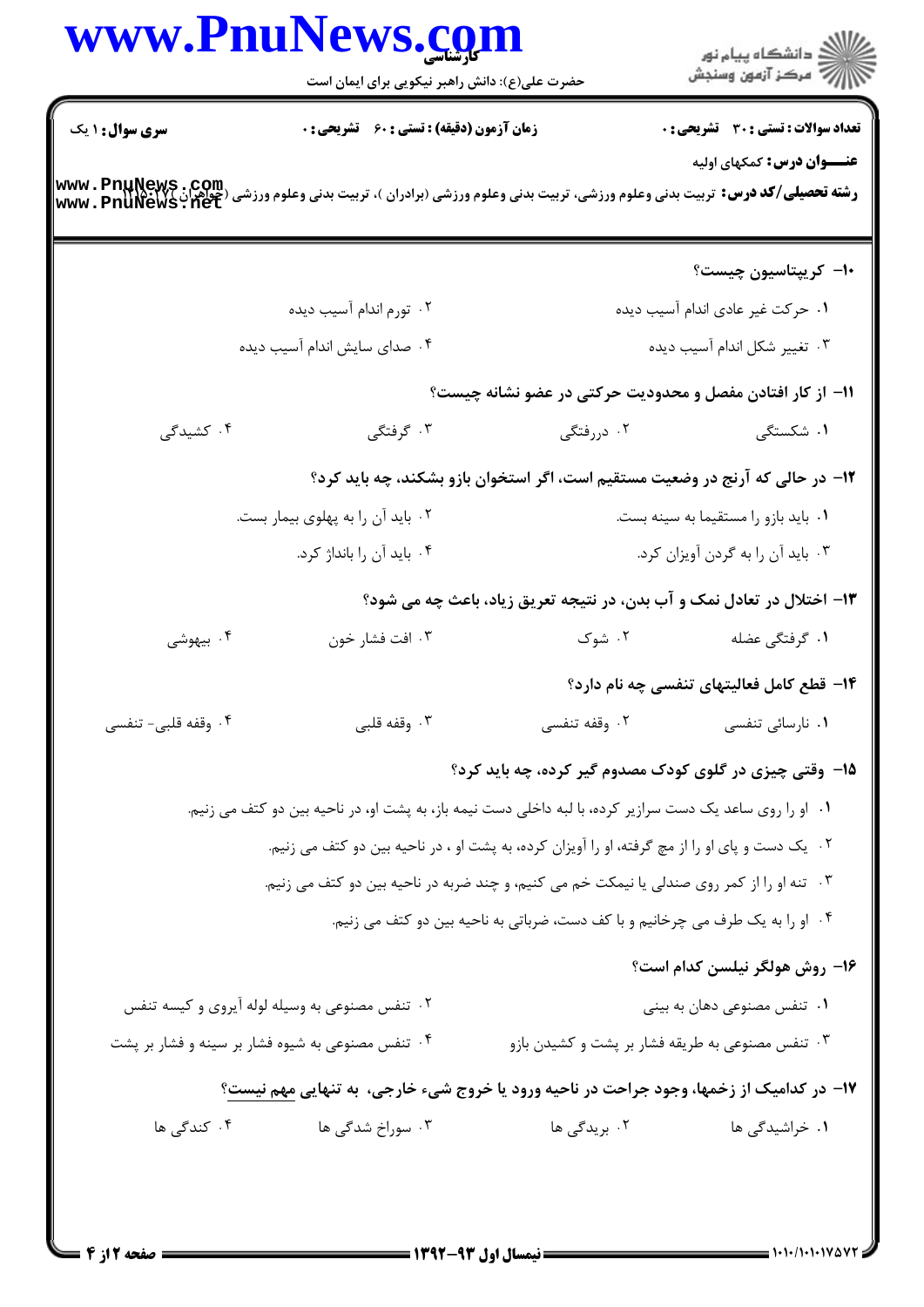| www.PnuNews.com                 |                                                                                                                                                                  |                      |                                                                                    |  |
|---------------------------------|------------------------------------------------------------------------------------------------------------------------------------------------------------------|----------------------|------------------------------------------------------------------------------------|--|
|                                 | حضرت علی(ع): دانش راهبر نیکویی برای ایمان است                                                                                                                    |                      | ر<br>پر دانشگاه پيام نور<br>پر مرکز آزمون وسنجش                                    |  |
| <b>سری سوال : ۱ یک</b>          | زمان آزمون (دقیقه) : تستی : 60 ٪ تشریحی : 0                                                                                                                      |                      | <b>تعداد سوالات : تستی : 30 ٪ تشریحی : 0</b>                                       |  |
|                                 | <b>رشته تحصیلی/کد درس:</b> تربیت بدنی وعلوم ورزشی، تربیت بدنی وعلوم ورزشی (برادران )، تربیت بدنی وعلوم ورزشی (جواهران Www . PnuNewS . Com<br>Www . PnuNewS . Net |                      | <b>عنـــوان درس:</b> کمکهای اولیه                                                  |  |
|                                 |                                                                                                                                                                  |                      |                                                                                    |  |
|                                 |                                                                                                                                                                  |                      | ۱۸– اگر شیء بزرگی به طور کامل در عضوی از بدن فرو رود، وظیفه امدادگر چیست؟          |  |
|                                 | ۰۲ باید با سوزن آن را خارج کند.                                                                                                                                  |                      | ۰۱ باید با انبر آن را خارج کند.                                                    |  |
|                                 | ۰۴ نباید آن را خارج کند.                                                                                                                                         |                      | ۰۳ باید آن را خارج کند.                                                            |  |
|                                 | ۱۹- پوشش پلاستیکی که در پانسمان، زخم را از آلودگی حفظ کرده، مانع تبخیر آب و رسیدن اکسیژن نمی شود، چه نام دارد؟                                                   |                      |                                                                                    |  |
|                                 | ۰۳ گاز<br>بد پد $\cdot$ ۴                                                                                                                                        | ۰۲ ورقه پلی اتیلن    | ۰۱ نوار چسب زخم                                                                    |  |
|                                 |                                                                                                                                                                  |                      | +۲- كدام گزينه از اهداف بانداژ <u>نيست</u> ؟                                       |  |
|                                 | ۰۲ ثابت نگه داشتن و ایجاد محدودیت در عضو                                                                                                                         |                      | ۰۱ نگه داشتن پانسمان یا آتل روی عضو                                                |  |
|                                 | ۰۴ جلوگیری از تورم یا کاهش آن                                                                                                                                    |                      | ۰۳ پیشگیری از صدمات                                                                |  |
|                                 | <b>۲۱</b> - برای بانداژ قسمتهایی از بدن، مثل شست پا یا سر، که تقریبا قطر یکسانی دارند، از چه نوع بانداژی استفاده می شود؟                                         |                      |                                                                                    |  |
| ۰۴ حلقه ای سر انگشتان           | ۰۳ بانداژ ۸ لاتين                                                                                                                                                | ۰۲ مارپيچ            | ۰۱ حلقوی                                                                           |  |
|                                 |                                                                                                                                                                  |                      | ۲۲- برای آویختن دست یا بازوی صدمه دیده به گردن، از چه نوع باندی استفاده می کنیم؟   |  |
| $T$ . یک گوش $\cdot$ ۴          | ۰۳ چهار سر                                                                                                                                                       | ۰۲ کراواتی           | ۰۱ سه گوش                                                                          |  |
|                                 |                                                                                                                                                                  |                      | <b>۲۳</b> – برای بانداژ گونه ها یا گوش آسیب دیده، از چه نوع باندی استفاده می کنیم؟ |  |
| ۰۴ کراواتی                      | $T \cdot r$                                                                                                                                                      | ۰۲ چهار سر           | ۰۱ سه گوش                                                                          |  |
|                                 |                                                                                                                                                                  |                      | ۲۴- وجود تاول و تورم در ناحیه سوخته، نمایانگر کدام درجه از سوختگی است؟             |  |
| $\mathfrak{f}$ . $\mathfrak{f}$ | $\mathbf{r}$ . $\mathbf{r}$                                                                                                                                      | $Y \cdot Y$          | $\setminus$ $\cdot$ $\setminus$                                                    |  |
|                                 | ۲۵- در سوختگی های شیمیایی، برای برداشتن ماده شیمیایی از بدن، از چه وسیله ای استفاده می کنیم؟                                                                     |                      |                                                                                    |  |
| ۰۴ سرم شستشو                    | ۰۳ شیر                                                                                                                                                           | ۰۲ آب                | ۰۱ دستمال                                                                          |  |
|                                 |                                                                                                                                                                  |                      | ۲۶- برای گرم کردن عضو سرما زده، با آب چند درجه آن را گرم می کنیم؟                  |  |
| $0. - F$ $5. F$                 | $Y - Y + 7$                                                                                                                                                      | $Y - Y$              | $Y-\gamma\gamma$ .                                                                 |  |
|                                 |                                                                                                                                                                  |                      | <b>۲۷- بدن فرد گرما زده، حداکثر تا چند درجه قابل خنک کردن است؟</b>                 |  |
| 49.5                            | $\mathsf{r} \wedge \cdot \mathsf{r}$                                                                                                                             | $\Upsilon V \cdot V$ | Y5.1                                                                               |  |
|                                 |                                                                                                                                                                  |                      |                                                                                    |  |